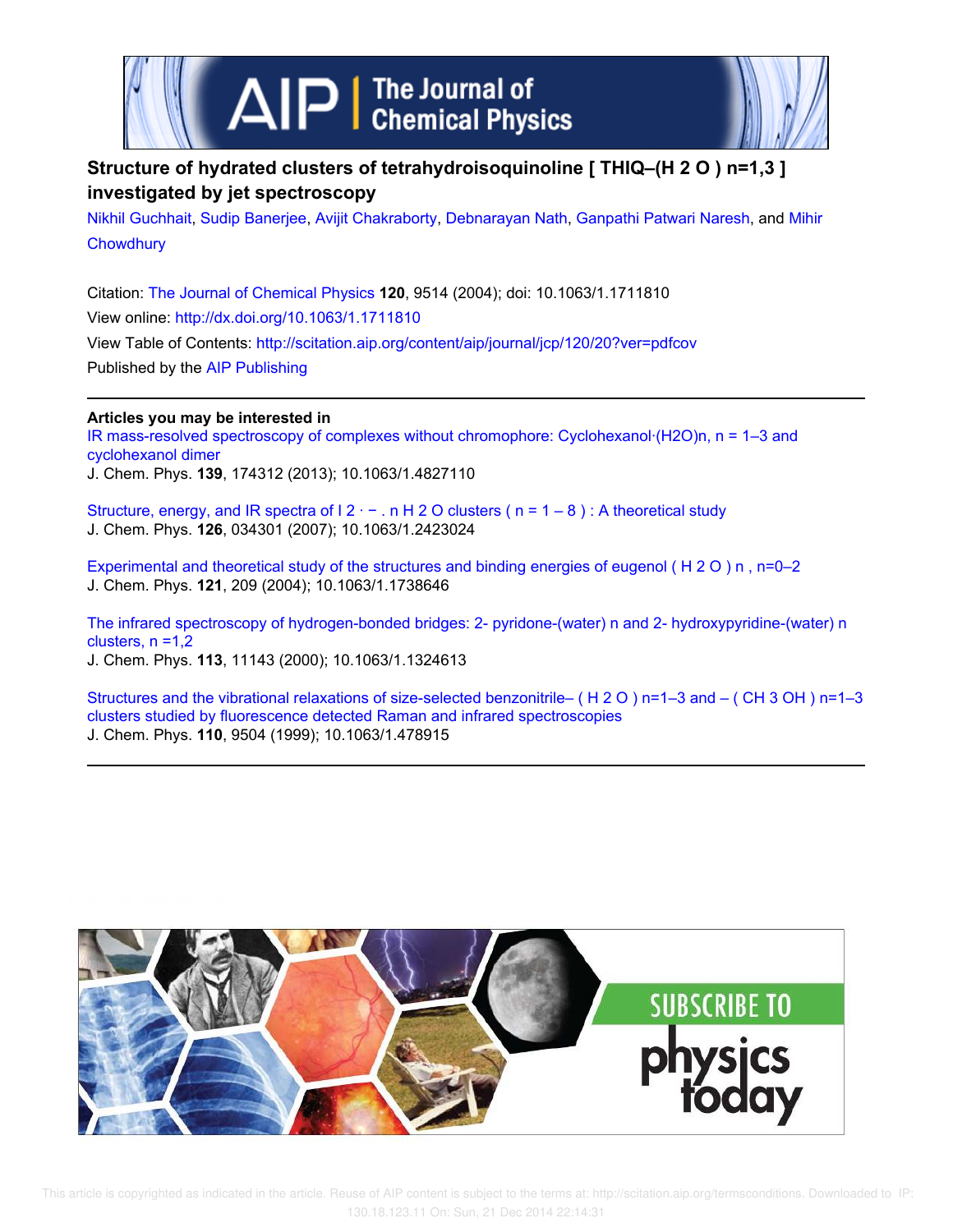# **Structure of hydrated clusters of tetrahydroisoquinoline**  $[\text{THIQ}-(\text{H}_2\text{O})_{n=1,3}]$ **investigated by jet spectroscopy**

Nikhil Guchhait *Department of Chemistry, Calcutta University, Kolkata 700 009, India*

Sudip Banerjee, Avijit Chakraborty, and Debnarayan Nath *Department of Physical Chemistry, Indian Association for the Cultivation of Science, Jadavpur, Kolkata 700 032, India*

Ganpathi Patwari Naresh

*Department of Chemistry, Tohoku University, Sendai 980 8578, Japan*

Mihir Chowdhurv<sup>a)</sup> *Department of Physical Chemistry, Indian Association for the Cultivation of Science, Jadavpur, Kolkata 700 032, India*

(Received 28 January 2003; accepted 1 March 2004)

The hydrated clusters of tetrahydroisoquinoline have been investigated by laser-induced fluorescence (LIF), UV–UV hole burning, and IR–UV double-resonance spectroscopy in a seeded supersonic jet. Clusters of different sizes and isomeric structures have different 0–0 transitions (origins) in the LIF spectrum. UV–UV hole burning spectroscopy has been used to identify different cluster species and their vibrational modes. The structures of the clusters have been predicted by comparing the observed OH and NH frequencies in the IR–UV double-resonance spectra with the results calculated at different levels of sophistication. It is found that the water molecules form linear and six- and eight-membered cyclic H-bonded structures at the nitrogen center of 1:1, 1:2, and 1:3 clusters, respectively.  $\odot$  2004 American Institute of Physics. [DOI: 10.1063/1.1711810]

#### **I. INTRODUCTION**

In recent years the spectra of solvated clusters have been extensively investigated with the intention of improving our understanding of microscopic interactions between solutes and solvents, including biological environments. $1-6$  In particular, hydrated or ammonated clusters of aromatic molecules provide information on the structures and strengths of hydrogen bonds. Considering the weakness of a hydrogen and/or van der Waal's bond and the numerous possible conformations, the condensed or normal vapor phase is not the appropriate medium for carrying out spectral investigations. The collisionless, ultracold condition of a seeded jet is required for obtaining high-resolution spectra and arriving at unambiguous conclusions.

The collision-free clusters formed in a jet are generally stable, but vary in size and structure. Time-of-flight-mass (TOFM) spectrometry allows size selection, but it does not throw light on the conformation of the species. Various kinds of two-color double-resonance experiments are needed to disentangle the overlapping spectra of different species. The *X*– H stretching mode is a very sensitive probe for structures of H-bonded clusters and their changes due to proton/ hydrogen transfer. These stretching frequencies can be conveniently obtained through IR–UV or stimulated Raman–UV double-resonance spectroscopy.<sup>7–12</sup> Some interesting examples are discussed in the next paragraph.

Zwier and co-workers have investigated several

hydrogen-bonded clusters of benzene with a monomer, dimer, trimer, or tetramer of water and proposed the probable structures of the clusters.<sup>13–15</sup> By examining clusters of phenol, Mikami and co-workers<sup>16–18</sup> have investigated the acidbase proton transfer reaction between phenol and a variety of amines. Recently, they have used the double-resonance technique, autoionization-detected infrared (ADIR) spectroscopy, to study the OH vibrational mode of the ionic states of several molecules; this provided information regarding throughbond and through-space interactions.<sup>19,20</sup> The combination of IR–UV and stimulated Raman–UV double-resonance measurements proved to be an excellent method for distinguishing asymmetric and symmetric modes of water in the clusters.<sup>21</sup> The same double-resonance techniques have been used to discriminate different conformational isomers of hydroxy- or amino-substituted phenyl molecules.<sup>22,23</sup> Last, Reimann and co-workers have found an interesting new type of hydrogen bond, called an antihydrogen bond, in benzene– chloroform clusters; here, a blueshift instead of the usual redshift was observed for the asymmetric OH stretch frequency.<sup>24</sup>

Recently, we have identified by laser-induced fluorescence (LIF) and UV–UV hole-burning measurements two low-energy conformers of tetrahydroisoquinoline (THIQ) in a cold jet. $^{25}$  As shown in Fig. 1, the two conformers of THIQ are different with respect to the orientation of the N lone pair; that is, the two conformers have the H atom in either an equatorial or an axial orientation. In the present work we discuss hydrated clusters of THIQ. To date, hydrated clusters a)Author to whom correspondence should be addressed.  $\qquad \qquad$  of a large number of nitrogen-containing aromatic molecules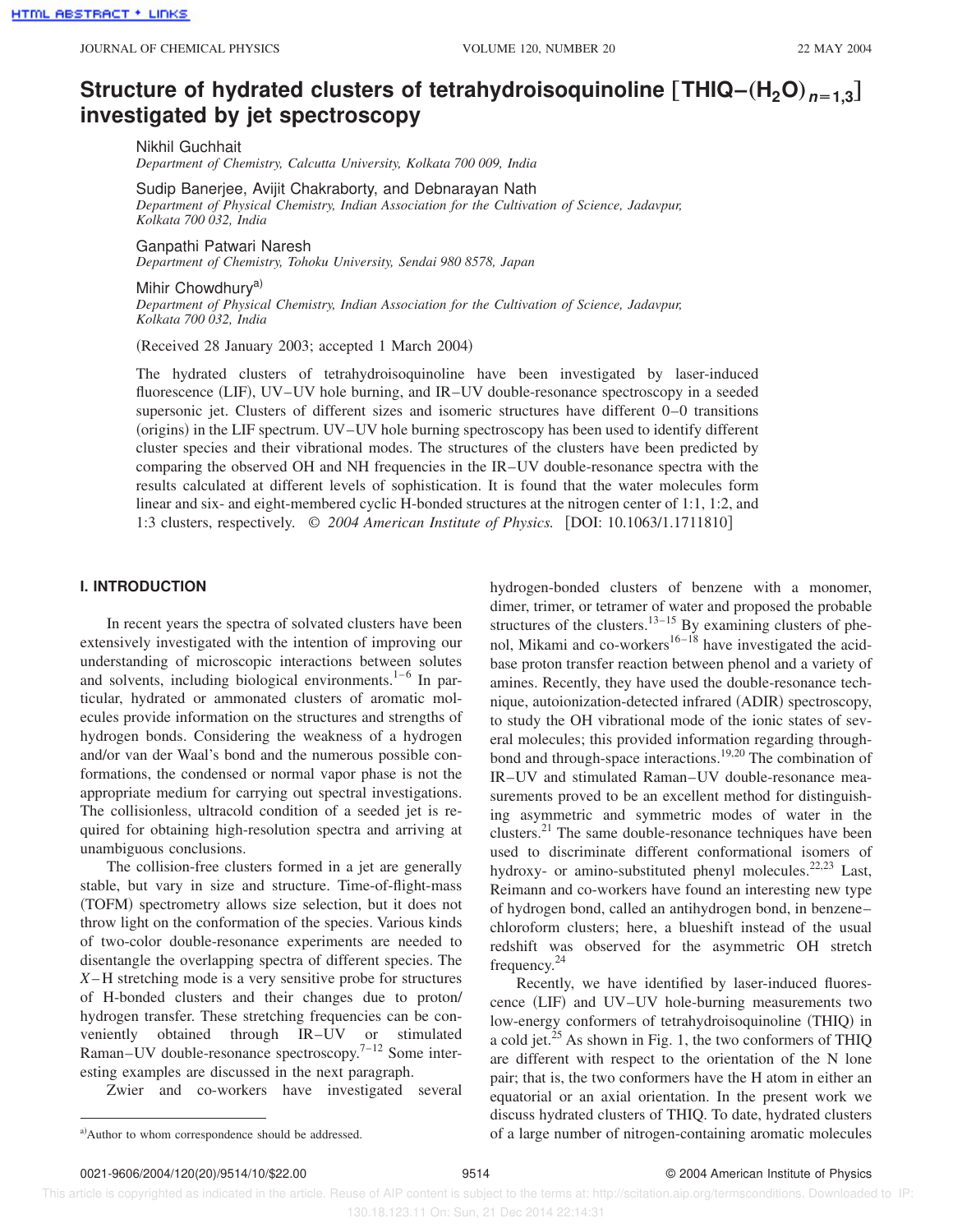

FIG. 1. *Ab initio* (HF/6-31++G) calculated structures of (a) axial ( $T_A$ ) and (b) equatorial  $(T_E)$  conformers of bare THIQ.

have been investigated. In most cases the nitrogen atom is in conjugation with the benzene ring.<sup>26,27</sup> The only exception perhaps is N-benzylformamide (NBF), where, as in THIQ, two conformers of the bare molecule have been observed.<sup>28</sup> The cis conformer of NBF forms 1:1, 1:2, and 1:3 hydrated clusters, all having cyclic H-bonded structures bridging the  $C=O$  and  $NH_2$  groups. In the 1:1 cluster of the trans conformer, however, water is bound only to the carbonyl group; for the 1:2 cluster, one end of the water chain is bound to the NH group and the other forms a loose bond to the  $\pi$  electrons of the benzene ring. The trans isomer of the 1:3 cluster was not observed in the jet.

The molecule THIQ chosen by us is similar in structure to that of NBF and, therefore, has the potential of forming similar interestingly bridged clusters with water. The THIQ molecule has two independent centres for H-bond formation with the water molecule(s): (i) the N atom and (ii) the benzene ring, which might permit bridge formation. Moreover, the N center should behave differently depending on whether the lone pair is in the axial or in the equatorial orientation. As the saturated ring of THIQ is not planar, the hydrogenbonding ability of the two sides of the N atom may not be the same. Finally, depending on the configuration of the hydrated cluster, it is possible for any of the N and O atoms to behave as an H donor while the other behaves as an H acceptor or vice versa. All these possibilities may give rise to unexpected spectral features and unusual H bonds.

### **II. EXPERIMENT**

A description of our LIF jet setup has been discussed in our earlier publications.29,30 In brief, the jet-cooled molecules and their clusters were generated by the expansion of heated vapors  $(100 °C)$  and carrier gases from high pressure to high vacuum. Tunable UV light was generated by frequencydoubling the output of a dye laser  $(PDL-3)$  pumped by a Nd:YAG laser (Spectra Physics, DCR-11). The exciting UV light was introduced into the vacuum chamber perpendicular to the molecular beam. The emitted total fluorescence was collected perpendicular to both the molecular beam and the exciting light by a two-lens collecting system. The fluorescence was detected by a PMT  $(1P 28)$  and finally processed by a boxcar integrator and personal computer.

UV–UV hole-burning spectroscopy requires two UV light sources<sup>25</sup> and was carried out at Tohoku University. One UV source was generated by doubling the output of a dye laser (ND-6000) pumped by a Nd:YAG (Quanta Ray GCR 230) laser, and the other UV source was generated by doubling the output of a Lambda-Physik dye laser pumped by an excimer laser (Lamda Physik FL 2002). The two counterpropagating light beams were introduced coaxially into the vacuum chamber and crossed the molecular beam. The frequency of the first UV light beam was fixed to a particular LIF excitation line and the constant level of the fluorescence signal was monitored. The frequency of the second laser light beam was scanned, and this source was introduced  $\sim$ 100 ns prior to the first one. If the second light beam is resonant with a vibronic transition of the same excited state the first UV beam is resonant with, the constant fluorescence signal caused by the first UV light beam is reduced due to depopulation of the ground state. It follows, therefore, that LIF bands whose intensities are reduced by the second UV light beam correspond to the same species. Thus the vibronic  $(S_1)$  bands of different species can be identified.

For the IR–UV double-resonance spectrum,  $31,32$  the population of a particular species in its lowest vibrational level of the ground electronic state was monitored by measuring the  $S_1$  fluorescence intensity generated by the probe UV beam. The UV source used was the second harmonic of a XeCl-excimer-laser-pumped dye laser (Lambda Physics FL  $2002$ ). Tunable IR light (pump beam) was generated by difference-frequency mixing, where a portion of the second harmonic of an Nd:YAG (Quanta Ray GCR 230) and the output of a dye laser  $(ND 6000)$  pumped by the same Nd:YAG laser were mixed in a  $LiNbO<sub>3</sub>$  crystal. The IR light was introduced  $\sim$  50 ns prior to the UV light after passing it through a  $CaF<sub>2</sub>$  window and dichroic mirror in order to eliminate visible light. Both the IR and UV light beams were introduced into the vacuum chamber in a counterpropagating manner and coaxially focused by a lens. The fluorescence was detected by a photo multiplier tube (PMT) and finally processed by a boxcar and a computer in the usual way. When the tunable IR light was resonant with a vibrational transition of a particular species, the ground state  $[$ i.e., the lowest vibrational level of the ground electronic state  $(S_0)$ ] population of that species was depleted. Thus, by scanning the IR source, the ground-state vibrational spectra of the species were obtained one by one.

The compound THIQ was purchased from Aldrich Chemical Co. and was vacuum distilled before use. All the-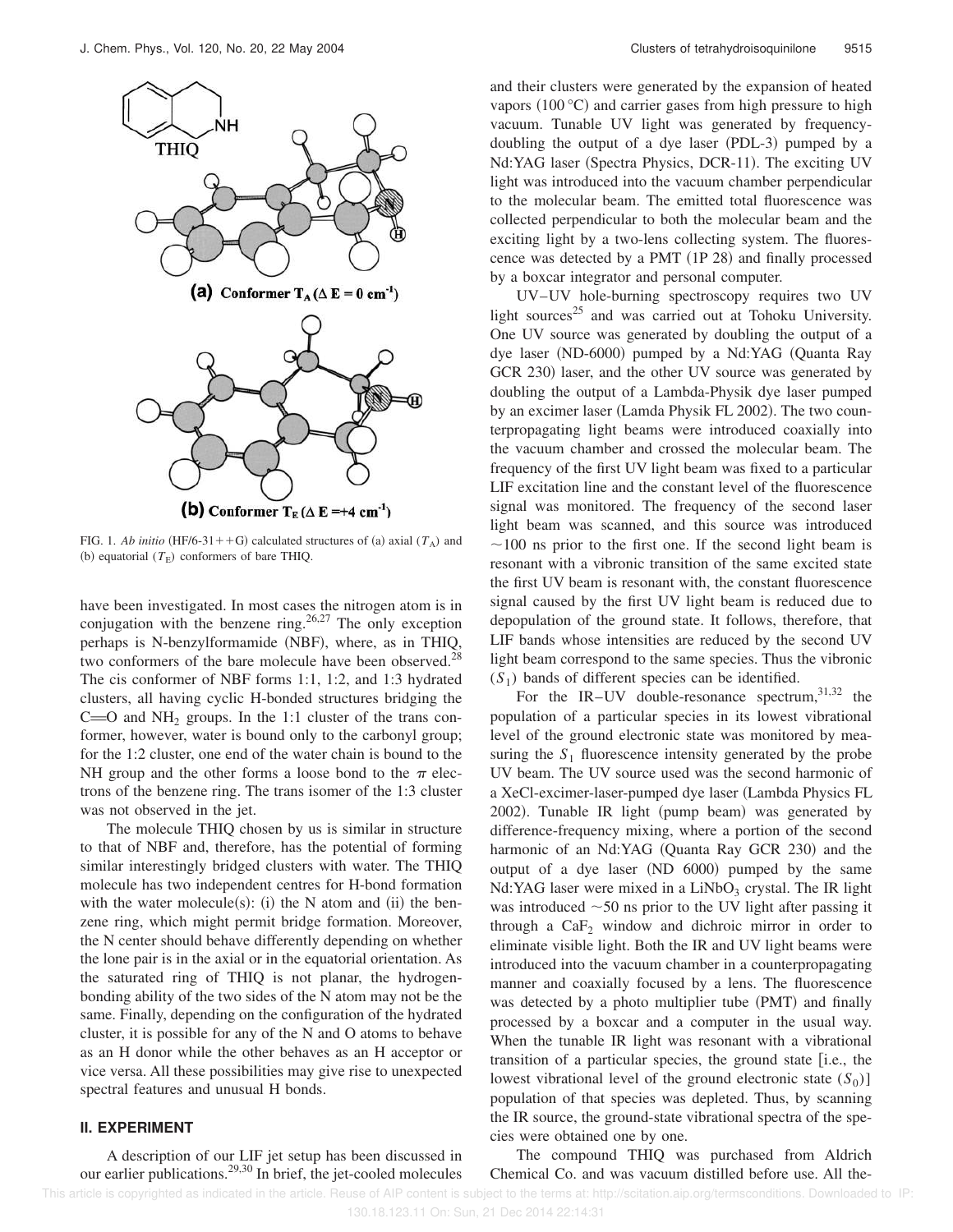

FIG. 2. Laser-induced fluorescence excitation spectra of (a) tetrahydroisoquinoline and (b) its water clusters in the region of band origins.

oretical calculations were done using the GAUSSIAN 03W program.<sup>33</sup>

#### **III. RESULTS AND DISCUSSION**

#### **A. LIF and UV–UV hole-burning measurements**

The LIF excitation spectra of both bare THIQ and its water clusters are shown in Fig. 2 and presented in Table I. The 0–0 bands for the two inequivalent conformers having the N–H hydrogen atom in either an axial or an equatorial position are located at  $36781$  and  $36884$  cm<sup>-1</sup>, respectively [Fig.  $2(a)$ ]. The vibrational modes of the two conformers have also been clearly identified by UV–UV hole-burning spectroscopy.<sup>25</sup> These features of the bare molecules have been discussed in one of our recent publications.<sup>25</sup> When

TABLE I. Assignment of the frequencies observed in the LIF spectrum of hydrated THIQ.

| Band number | Band position with respect<br>to 36.781 cm <sup>-1</sup> | Assignment                                          |  |  |
|-------------|----------------------------------------------------------|-----------------------------------------------------|--|--|
| 1           | $\Omega$                                                 | Origin for bare conformer $T_A$                     |  |  |
| 2           | $+80$                                                    | Origin for cluster a                                |  |  |
| 3           | $+84$                                                    | Origin for cluster b                                |  |  |
| 4           | $+92$                                                    | $\nu_1$ (butterfly mode) of $T_A$                   |  |  |
| 5           | $+98$                                                    | $\nu_{2}$ (out-of-plane puckering<br>mode) of $T_A$ |  |  |
| 6           | $+103$                                                   | Origin for bare conformer $T_F$                     |  |  |
| 7           | $+135$                                                   | Origin for cluster $c$                              |  |  |
| 8           | $+139$                                                   | Origin for cluster d                                |  |  |
| 9           | $+149$                                                   | Origin for cluster e                                |  |  |
| 10          | $+161$                                                   |                                                     |  |  |
| 11          | $+171$                                                   |                                                     |  |  |
| 12          | $+178$                                                   |                                                     |  |  |
| 13          | $+182$                                                   | $2\nu_1$                                            |  |  |
| 14          | $+189$                                                   | $v_1 + v_2$                                         |  |  |
| 15          | $+196$                                                   | $2\nu$                                              |  |  |



FIG. 3. UV–UV hole-burning spectra of THIQ–water clusters when the UV light source was fixed at the (a) +80 cm<sup>-1</sup>, (b) +84 cm<sup>-1</sup>, (c) +135 cm<sup>-1</sup>,  $(d)$  +139 cm<sup>-1</sup>, and (e) +149 cm<sup>-1</sup> bands. The frequencies are relative to the 36 781 cm<sup> $-1$ </sup> band. (f) LIF spectrum of the bare molecule and its water clusters, all together.

water vapor is introduced in the sample chamber, in addition to the increase of intensity of some weak bands, a number of new bands appear in the LIF spectrum [Fig.  $2(b)$ ]. This indicates that these bands are due to the formation of water clusters with the bare molecule. The bare molecule itself is present in the jet as two low-energy conformers, axial and equatorial (Fig. 1), the H-bonding capability of which may differ. It is necessary, therefore, to find out both the number of water molecules in the cluster and the conformer type of THIQ.

The usual way for differentiating clusters of different sizes is to perform time-of-flight mass spectroscopy. However, clusters of the same size but different structures cannot be differentiated by TOFM spectroscopy. Moreover, clusters may disintegrate during the time of flight. We have opted, therefore, to use the combination of hole-burning fluorescence spectroscopy with the IR–UV double-resonance technique and theoretical calculations to identify clusters of the same size but different structures. Each cluster may be treated as a different molecular species with a characteristic electronic transition energy and vibrational spectrum. Figures  $3(a)-3(e)$  show the UV–UV hole-burning spectra obtained when the probe UV beam was fixed at different lines of the LIF excitation spectrum. Analysis of these spectra clearly indicates that the bands at  $+80$ ,  $+84$ ,  $+135$ ,  $+139$ , and  $+149$  cm<sup>-1</sup> with respect to 36 781 cm<sup>-1</sup> band correspond to the origin transitions of different water clusters. It is also observed that the low-frequency modes for each of these bands are different. The first low-frequency mode in spectra 3(b) and 3(e) occurs at around 15 cm<sup>-1</sup>. This roughly corresponds with the intermolecular rocking mode of  $22 \text{ cm}^{-1}$ observed in phenol monohydrates.<sup>34</sup> In spectra 3(a) and 3(d)

 This article is copyrighted as indicated in the article. Reuse of AIP content is subject to the terms at: http://scitation.aip.org/termsconditions. Downloaded to IP: 130.18.123.11 On: Sun, 21 Dec 2014 22:14:31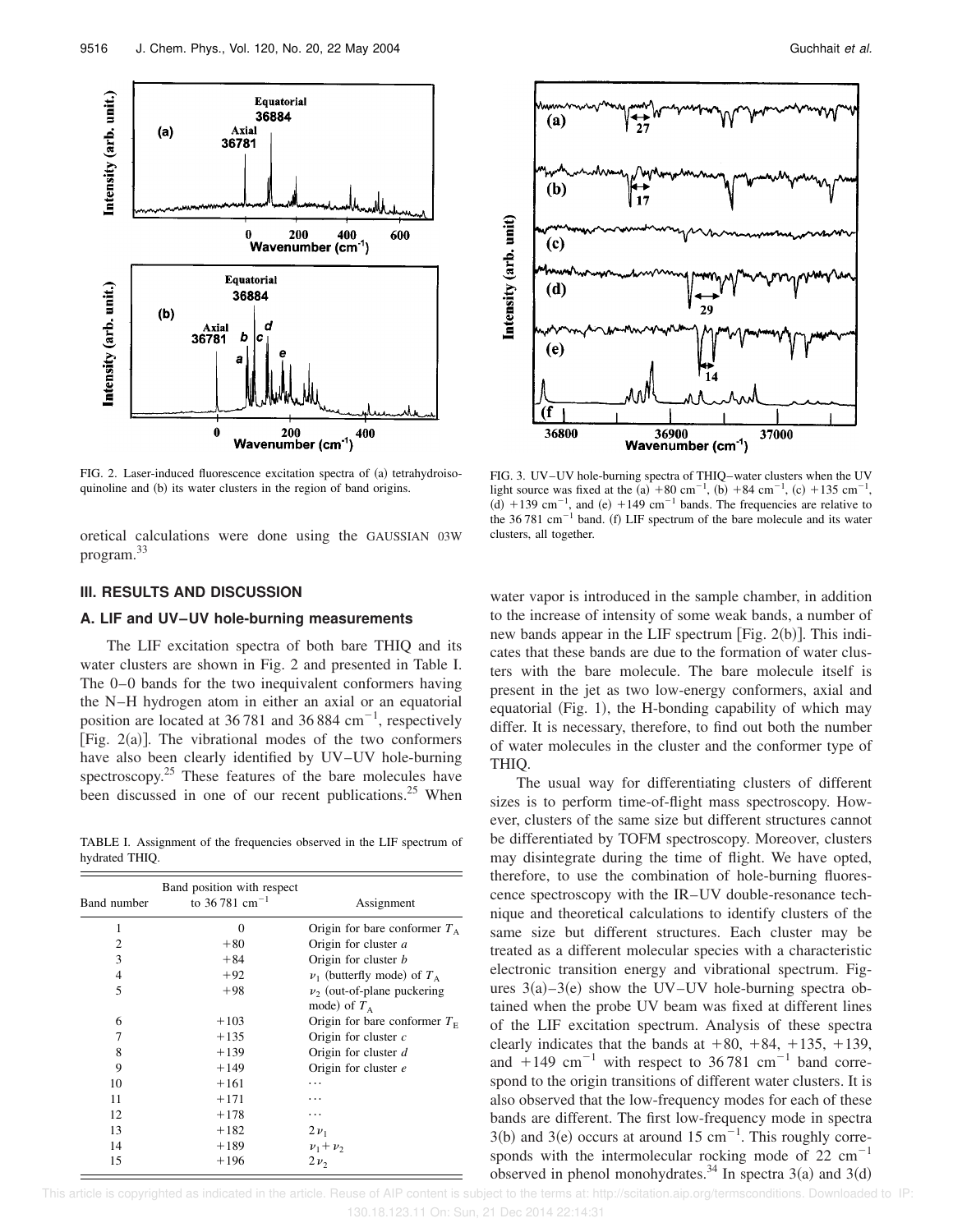

FIG. 4. IR–UV double resonance spectra of THIQ–water clusters when the UV light was fixed at the (a)  $+80 \text{ cm}^{-1}$ , (b)  $+84 \text{ cm}^{-1}$ , (c)  $+135 \text{ cm}^{-1}$ , (d) +139 cm<sup>-1</sup>, and (e) +149 cm<sup>-1</sup> bands.

the first low-frequency mode occurs at around  $28 \text{ cm}^{-1}$ . Our *ab initio* calculations for 1:1 and 1:2 clusters show that this type of low-frequency mode is an intermolecular one where the displacement vectors are at the cyclic hydrogen-bonded site. Spectrum  $3(c)$  is different from the above two pairs. It is evident, therefore, that there are five different 0–0 bands of five different water clusters. On the basis of vibronic features we classify the five spectra in three separate groups— $3(a)$ and  $3(d)$ ,  $3(b)$  and  $3(e)$ , and  $3(c)$ —and try to obtain further structural information from their IR spectra in the  $S_0$  state.

#### **B. IR–UV double-resonance measurements**

In the LIF spectrum of THIQ–water clusters, the five 0–0 bands at frequencies  $+80, +84, +135, +139,$  and  $+149$  cm<sup>-1</sup> relative to the 0–0 band of the THIQ (bare) axial conformer<sup>25</sup> correspond to five different water clusters  $a, b$ , *c*, *d*, and *e*, respectively. The IR–UV double resonance spectra offer us, in effect, the IR spectrum of each of the five species  $a, b, c, d$ , and  $e$  in their ground states (Fig. 4, Table II). A casual look at the five IR spectra in the  $O-H$  and  $N-H$ stretching frequency regions  $(3200-3800 \text{ cm}^{-1})$  shows that spectra  $4(b)$  and  $4(e)$  are similar; spectra  $4(a)$  and  $4(d)$  are also similar. This spectral pairing arises from the presence of the two nearly identical conformers of THIQ (axial and equatorial). The question of which of the two spectra corresponds to the axial form and which to the equatorial form is addressed in the next paragraph. The second point to note about the spectra is that in the frequency region around 3710  $\text{cm}^{-1}$ , which corresponds to the asymmetric OH stretch of free water, the IR spectra of species *b* and *e* have only one band, while *a* and *d* have two bands and *c* has three bands. The number of IR bands in and around  $3700 \text{ cm}^{-1}$  should be equal to the number of free (non-hydrogen-bonded) OH



FIG. 5. *Ab initio* HF/6-31++G level calculated structures of THIQ–water 1:1 clusters. (a) Linear OH H-bonded conformer  $X_A$  and (b) linear NH H-bonded conformer  $Y_A$  correspond to the  $T_A$  form (axial NH). (d) Linear OH H-bonded conformer  $X_{\rm E}$  and (e) linear NH H-bonded conformer  $Y_{\rm E}$ correspond to the  $T_E$  form (equatorial N–H). Cyclic structures (c)  $Z_A$  and (f)  $Z<sub>E</sub>$  were obtained at the AM1 level for the axial and equatorial forms, respectively.

groups of the water clusters. In completely free  $C_{2v}$ -symmetric water only one OH frequency (asymmetric stretch  $\sim$ 3756 cm<sup>-1</sup>) is allowed.<sup>13</sup> However, in a monohydrate one OH is utilized for H bonding with the substrate, while the other OH group remains more or less free; hence, only one narrow-width IR band should appear around 3700  $cm^{-1}$ . On the basis of this argument, we ascribe the spectra  $4(b)$  and  $4(e)$  to the monohydrates of the two conformers. By similar argument we assign spectra  $4(a)$  and  $4(d)$  to dihydrates and  $4(c)$  to a trihydrate.

#### **C. Structures of monohydrates and spectra**

In the monohydrates under consideration there are three possible ways of binding a water molecule to either of the two THIQ conformers:  $(i)$  the O–H group may form a H bond with the N lone pair [Figs.  $5(a)$  and  $5(d)$ ], (ii) the N–H group may form a H bond with the O lone pairs [Figs.  $5(b)$ ] and  $5(e)$ ], and (iii) both the N–H and O–H groups are involved in a cyclic, two-way H-bond formation [Figs.  $5(c)$ ] and  $5(f)$ . In the first two cases the hydrogen-bonded  $X-H$ stretching mode is expected to be redshifted, intensified, and broadened. Moreover, as the OH bond is more polar than the NH bond, the H-bond interaction should be stronger in OH than in NH. The redshift and bandwidth of the H-bonded OH mode should therefore be larger than that of the H-bonded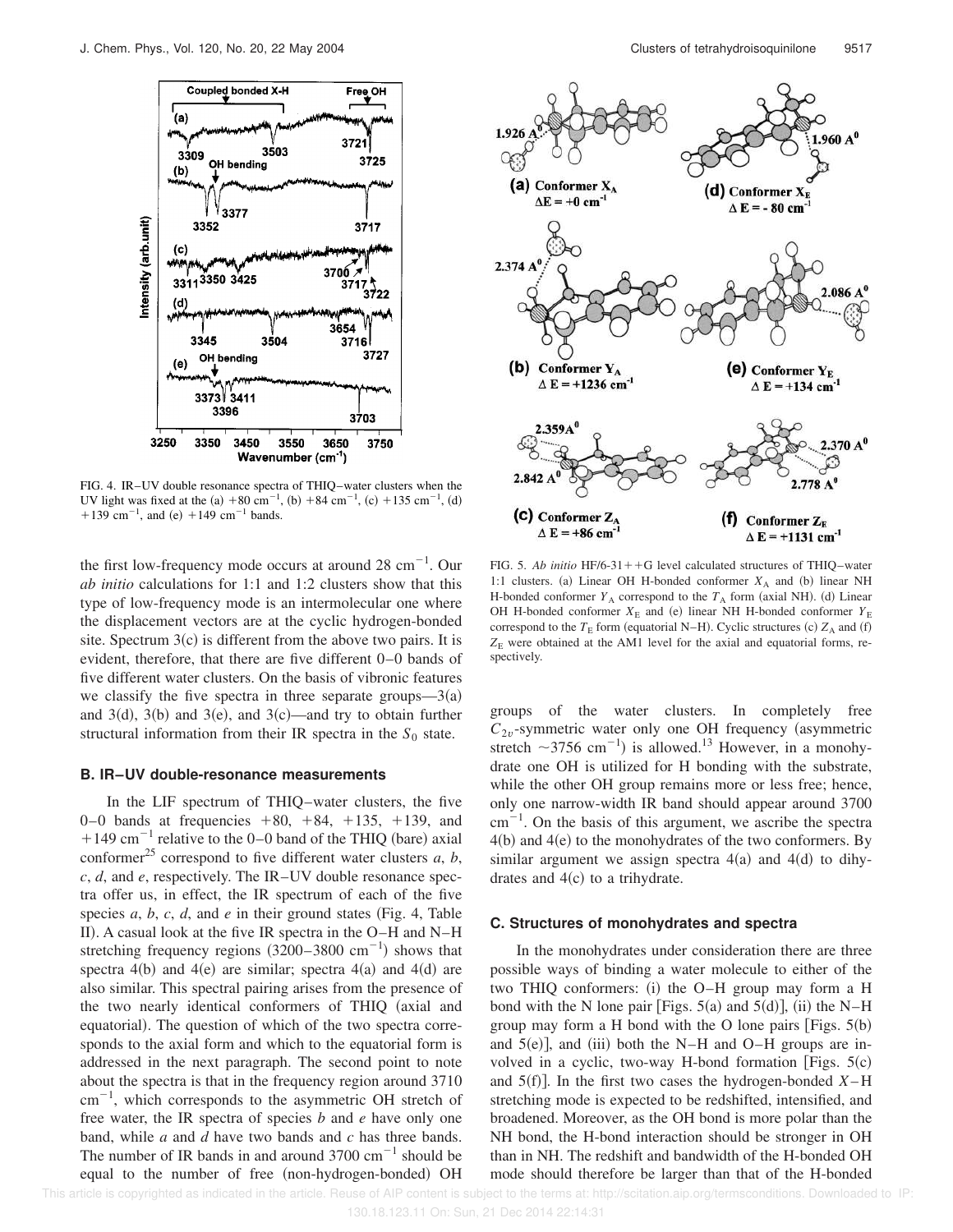NH mode. In the third case both the N–H and O–H bands should be redshifted, intensified, and broadened to varying extents.

In order to determine which of the three cases described above is applicable for the monohydrates of THIQ, calculations were performed to find the lowest-energy structures and the vibrational frequencies of these structures. The vibrational frequencies were then compared to the experimental spectra in order to determine which structures are present in the jet and firmly assigned the modes observed. Calculations of the structures of the conformers of the bare molecule and their water clusters have been performed by semiempirical AM1, *ab initio* (HF,MP2), and density functional theory (DFT) methods. Some relevant calculated results for hydrates are presented in Tables II and III. The bare molecule forms two low-energy inequivalent twist conformers, one with an axial  $(T_A)$  and the other with an equatorial  $(T_E)$  NH bond (Fig. 1). It is found that the axial form is more stable than the equatorial one at all levels of calculation (Table III), but the difference in energy between the two conformers is indeed very small. From our extensive calculational exercise it emerges that out of several possible 1:1 water–THIQ clusters, the only low-energy conformers are those where the water molecule is positioned near the aliphatic nitrogen atom. The phenyl ring could have been another possible binding site, but the calculated energies of  $\pi$ -bonded water– THIQ conformers are much higher; hence, such conformers are not expected to be populated in the cold jet. It has been observed in the case of NBF clusters that the water molecule forms a hydrogen bond that bridges the lone pair of nitrogen and the  $\pi$  electrons of benzene.<sup>28</sup> However, such a structure is clearly unfavorable in the THIQ cluster, presumably because the distance between the two possible hydrogenbonding sites, the N atom and the phenyl ring, is large.

Figures  $5(a)$  and  $5(d)$  show three types of calculated N-bonded low-energy structures of 1:1 clusters of the two conformers. In computer-generated structures of type  $X_A$  or *X*<sup>E</sup> , the OH of water molecule forms a linear hydrogen bond with the lone pair of nitrogen of THIQ [Figs.  $5(a)$  and  $5(d)$ ]. As expected, frequency calculations for *X*-type structures predict a free OH, a slightly shifted, weak NH and a largely redshifted, intense OH mode. Monohydrate structures of type  $Y_A$  or  $Y_E$  where NH is H bonded with the lone pair of oxygen of water are higher in energy compared to linear O–Hbonded structures  $X_A$  or  $X_E$  and hence should not show up in the jet. Additionally, had these structures been populated, one could expect in the IR spectra a large redshifted NH mode and a weak symmetric OH mode. The observed IR spectrum, therefore, does not favor  $Y_{A}$ - or  $Y_{E}$ -type structure. Semiempirical AM1 calculations, however, favor some lowenergy cyclic structures [e.g.,  $Z_A$  or  $Z_E$  of Figs. 5(c) and 5(f)] where the H-bond network is cyclic, presumably due to twoway, admittedly weak, H-bond formation. In these structures the water molecule is placed in such a way that both the NH and OH hydrogens form a hydrogen bond with the other's lone pair which may be best described as a skewed quadrilateral. Although in a *Z*-type structure the NH mode gains intensity due to coupling with the OH mode, which is in agreement with observations, we could not find any similar stable conformer at higher levels of calculation [HF/6-31]  $+$  + G, MP2/6-31G(d) or B3LYP/6-31+G(d)]. The strains in the cyclic H-bonded ring of *Z* structures cause the H bonds to be weak, leading to small redshifts in OH and NH modes, but this is not what is observed. We therefore prescribe an *X*-type structure for the monohydrate of THIQ.

We assign a pair of redshifted IR bands at 3377 and 3352  $cm^{-1}$  in Fig. 4(b) and another pair at 3411 and 3396 cm<sup>-1</sup> in Fig. 4(e) to coupled, H-bonded NH and OH modes. Comparing the IR spectra with our calculated results we assign the redshifted band at 3352 cm<sup>-1</sup> in Fig. 4(b) and 3396 cm<sup>-1</sup> band in Fig.  $4(e)$  to a coupled, but primarily OH mode, while 3377 cm<sup>-1</sup> in Fig. 4(b) and 3411 cm<sup>-1</sup> band in Fig. 4(e) correspond to a coupled, but primarily NH mode. This assignment may be compared with that of cis-NBF–water 1:1 cluster.<sup>28</sup> The OH and NH modes in spectrum  $4(b)$  are 77 and 52 cm<sup>-1</sup> and, in spectrum 4(e), 33 and 66 cm<sup>-1</sup>, more redshifted compared to similar modes in the cis-NBF–water 1:1 cluster. This indicates that the hydrogen bond strength in THIQ cluster is greater than that in the NBF cluster. It may also be observed that the H-bonded OH modes in spectra 4(b) and 4(e) are, respectively, 304 and 260 cm<sup>-1</sup> redshifted from the symmetric OH mode of free water, $^{13}$  while the NH modes in spectra 4(b) and 4(e) are only 67 and 33  $cm^{-1}$ redshifted from the NH mode of free ammonia.<sup>16(a)</sup> The comparatively small redshift of the NH mode is presumably due to lower hydrogen bonding power of the NH group than that of the OH group. It may be further pointed out that in spectrum  $4(e)$  the O–H and NH frequency shifts on H-bond formation are slightly less than the corresponding quantities in Fig.  $4(b)$ . This means that the H bond is somewhat weaker in species  $e$  [spectrum 4(e)] compared to species  $b$  [spectrum 4(b)]. The band at 3373 cm<sup>-1</sup> in the IR spectrum of *e* is likely to be the overtone of the OH bending mode as has been reported for other clusters.<sup>17,28</sup> The same OH bending overtone appears in spectrum  $4(b)$  also, but only as shoulder on the  $3377 \text{ cm}^{-1}$  band.

In the LIF spectrum of the bare molecule [Fig.  $2(a)$ ], the electronic origin of the equatorial form is blueshifted by 103  $cm^{-1}$  with respect to the axial form.<sup>25</sup> A difference in the blueshifts of the same order may be expected for the two corresponding monohydrates. As the origin of conformer *e* is  $65 \text{ cm}^{-1}$  blueshifted relative to the origin of conformer *b*, we assign conformer *b* to the axial and *e* to the equatorial form. The assignment of the monohydrates to the two conformers of THIQ ( $T_A$  and  $T_E$ ) cannot be the other way round. Assigning the LIF band *e* as the axial monohydrate 0–0 band and LIF band *b* as the equatorial monohydrate 0–0 band would mean that H bonding has caused a blueshift in the 0–0 band of one conformer and a redshift in the case of the other conformer. On the other hand, our present assignment of the LIF band *b* to the H-bonded axial  $T_A$  form and the LIF band *e* to the H-bonded equatorial  $T<sub>E</sub>$  form means that the H-bond strengths in both conformers are similar, though not equal. In the case of the axial form the shift is  $84 \text{ cm}^{-1}$  to the blue of the axial form of the bare molecule while the corresponding shift for the equatorial form is 46  $cm^{-1}$  to the blue. The lower spectral shift on H bonding for  $T<sub>E</sub>$  implies that the H-bond strength is lower in  $T<sub>E</sub>$  compared to that of  $T_A$ . This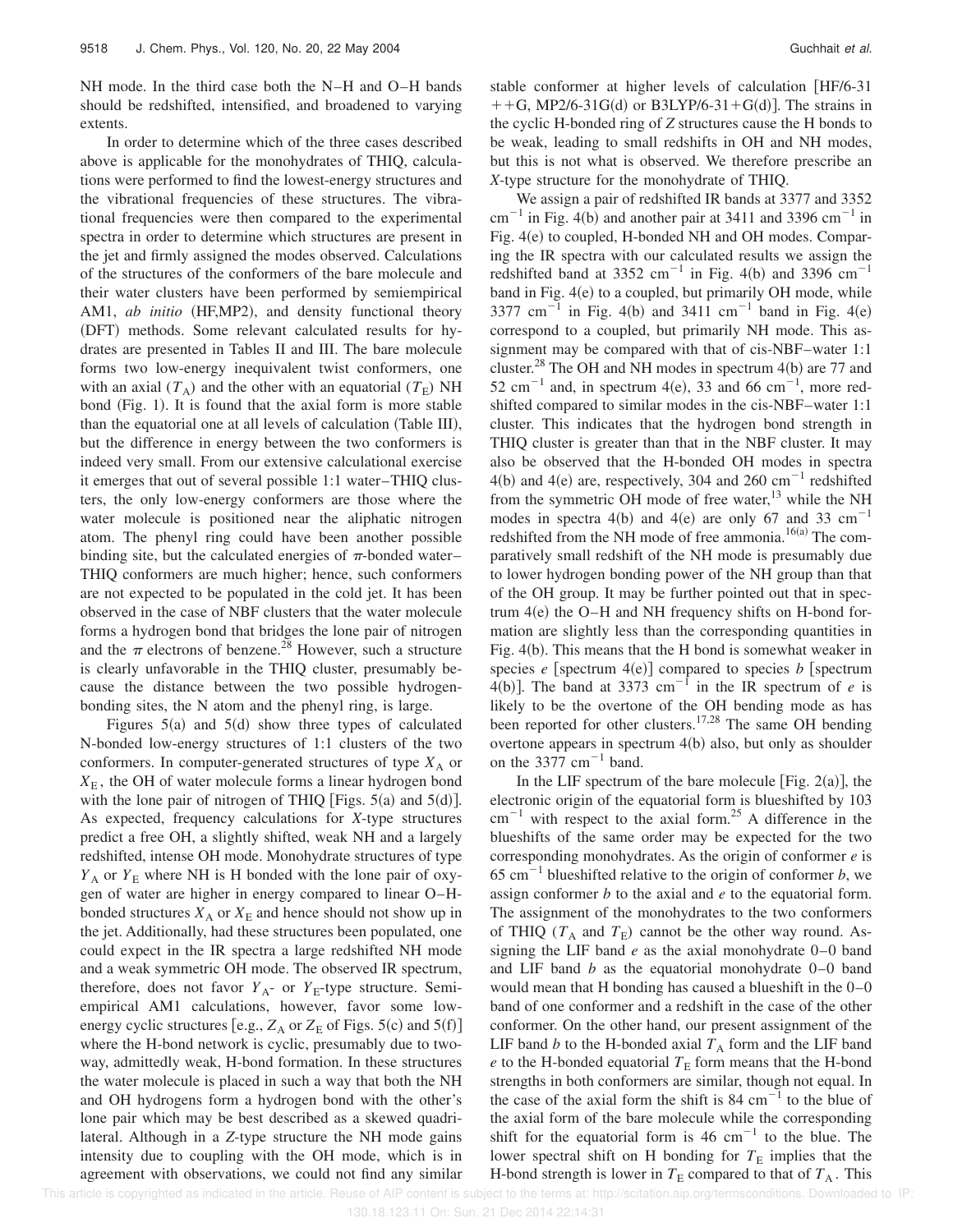TABLE II. Experimentally observed and  $ab$  initio  $(HF/6-31++G)$  calculated vibrational modes in relation to the minimum-energy structures of THIQ–water clusters.

| FE spectral<br>origins <sup>a</sup><br>$\lceil$ Fig. 2(b) $\rceil$ | Observed IR<br>frequency<br>$(cm^{-1})$ | Calculated IR<br>frequency<br>$(cm^{-1})^b$ | Nature of bands                        | Assignment<br>of the species                           |
|--------------------------------------------------------------------|-----------------------------------------|---------------------------------------------|----------------------------------------|--------------------------------------------------------|
| $\boldsymbol{0}$                                                   | Not observed                            | 3458(3)                                     | NH mode                                | THIQ (axial),<br>$T_{\rm A}$                           |
| 103                                                                | Not observed                            | 3480(2)                                     | NH mode                                | <b>THIQ</b><br>(equatorial),<br>$T_{\rm E}$            |
| 84( <i>b</i> )                                                     | 3717                                    | 3717(128)                                   | OH (free)                              | THIQ $-(H_2O)_1$<br>(axial)<br>Conformer $X_A$         |
|                                                                    | 3377                                    | 3420(3)                                     | NH/OH coupled<br>mode                  |                                                        |
|                                                                    | 3373                                    | $3188(1594\times2)$<br>$(97^{\circ})$       | Overtone of OH<br>bending              |                                                        |
|                                                                    | 3352                                    | 3377(770)                                   | OH/NH coupled<br>mode                  |                                                        |
| 149 $(e)$                                                          | 3703                                    | 3710(102)                                   | OH (free)                              | $THIQ-(H2O)1$<br>(equatorial)<br>Conformer $X_{\rm E}$ |
|                                                                    | 3411                                    | 3443(12)                                    | NH/OH coupled<br>mode                  |                                                        |
|                                                                    | 3396                                    | 3412(513)                                   | OH/NH coupled<br>mode                  |                                                        |
|                                                                    | 3373                                    | $3208(1604\times2)$<br>$(149^{\circ})$      | Overtone of OH<br>bending<br>OH (free) |                                                        |
| 80(a)                                                              | 3725                                    | 3746(146)                                   |                                        | $THIQ-(H2O)2$<br>(axial)<br>Conformer $C_A$            |
|                                                                    | 3721<br>3503                            | 3743(81)<br>3467(326)                       | OH (free)<br>OH/NH coupled             |                                                        |
|                                                                    |                                         |                                             | mode                                   |                                                        |
|                                                                    | 3309                                    | 3375(131)                                   | NH/OH coupled<br>mode                  |                                                        |
|                                                                    | $\cdots$                                | 3238(1043)                                  | OH/NH coupled<br>mode                  |                                                        |
| 139(d)                                                             | 3727                                    | 3746(120)                                   | OH (free)                              | THIQ $-(H_2O)_2$<br>(equatorial)<br>Conformer $C_E$    |
|                                                                    | 3716<br>3654                            | 3741 (94)<br>.                              | OH (free)<br>.                         |                                                        |
|                                                                    | 3504                                    | 3465(329)                                   | OH/NH coupled<br>mode                  |                                                        |
|                                                                    | 3345                                    | 3392(148)                                   | NH/OH coupled<br>mode                  |                                                        |
|                                                                    | $\cdots$                                | 3250(862)                                   | OH/NH coupled<br>mode                  |                                                        |
| 135 $(c)$                                                          | 3722                                    | 3747(116)                                   | OH (free)                              | $THIQ-(H, O)$<br>(equatorial)<br>$B_A/B_E$             |
|                                                                    | 3717                                    | 3735(102)                                   | OH (free)                              |                                                        |
|                                                                    | 3700<br>3425                            | 3730(77)<br>3387(449)                       | OH (free)<br>OH/NH coupled<br>modes    |                                                        |
|                                                                    | 3350<br>3311                            | 3356(668)<br>3329(451)<br>3097(1157)        |                                        |                                                        |

<sup>a</sup>In relation to the  $36781 - cm^{-1}$  band.

<sup>b</sup>Calculated frequencies are multiplied by a factor of 0.9094 to correlate with the observed free OH mode.

Numbers in the parentheses are IR intensities (km/mol).

<sup>c</sup>Calculated IR intensity for the OH bending fundamental transition.

is consistent with the conclusion made before.

Figure 6 shows the relative frequencies and intensities of the experimental and simulated IR spectra obtained by AM1 calculation for three types of structures of the axial conformer. The correlation between the experimental frequencies and the ones simulated by AM1 calculation is indeed poor. On the other hand, if *ab initio*  $(HF/6-31++G, MP2/6-$ 31G) or density function theory [DFT, B3LYP/6-31+G(d)]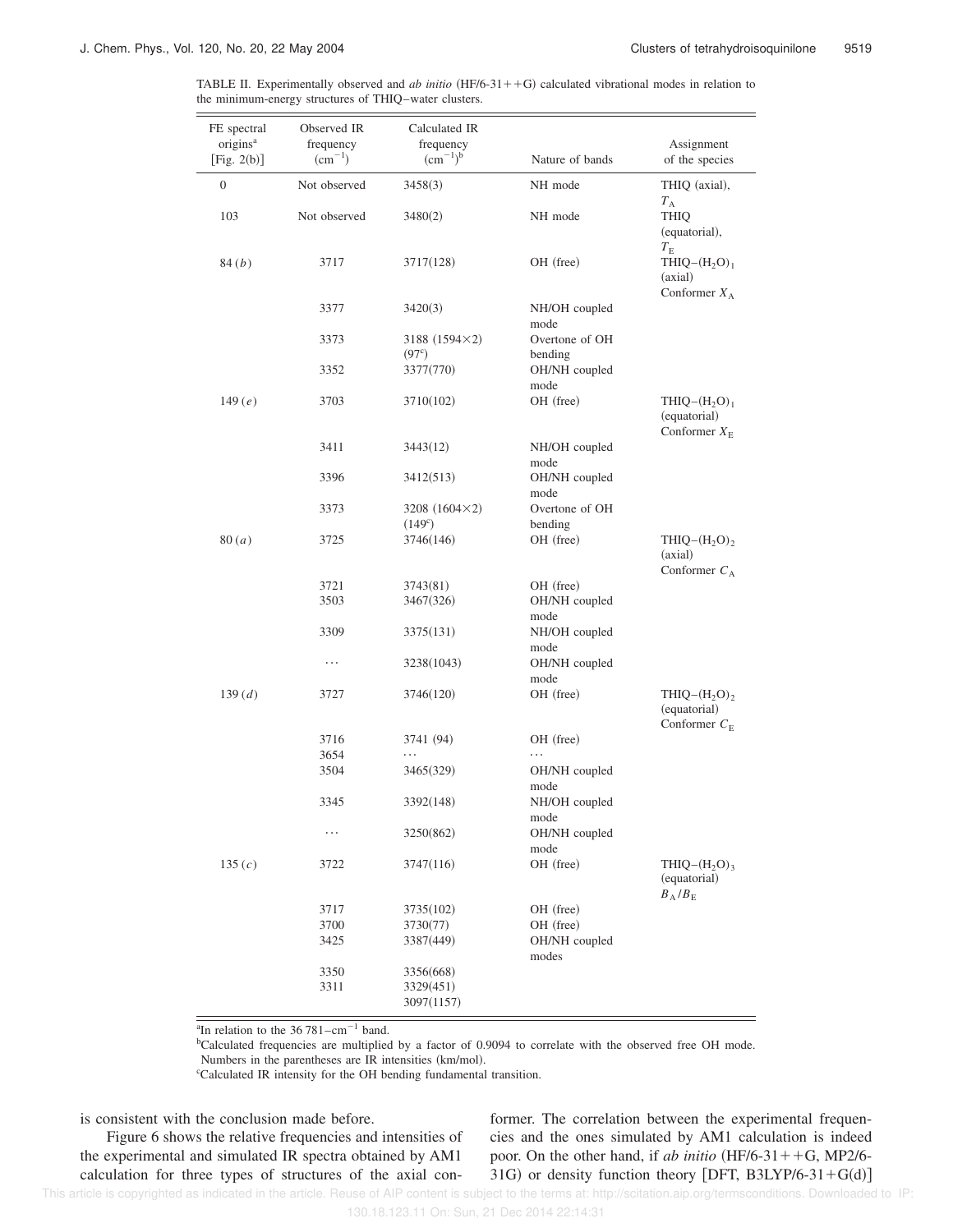| Type of species<br>THIQ    | Method of calculation | Calculated energy difference $(\Delta E \text{ cm}^{-1})$ with<br>respect to the conformer $T_A$ or $X_A$ or $C_A$ or $B_A$ , as applicable |                               |                             |                             |
|----------------------------|-----------------------|---------------------------------------------------------------------------------------------------------------------------------------------|-------------------------------|-----------------------------|-----------------------------|
|                            |                       | $E(T_{\Delta})-E(T_{\Delta})$                                                                                                               |                               | $E(T_{\rm E})-E(T_{\rm A})$ |                             |
|                            | AM1                   | 0                                                                                                                                           | $\cdots$                      | $+1149$                     | $\cdots$                    |
|                            | $HF/6-31++G$          | 0                                                                                                                                           | $\cdots$                      | $+4$                        | $\cdots$                    |
|                            | MP2/6-31G             | 0                                                                                                                                           | $\cdots$                      | $+162$                      | $\cdots$                    |
|                            | $B3LYP/6-31+G(d)$     | 0                                                                                                                                           | $\cdots$                      | $-3$                        | $\cdots$                    |
| THIQ $(H, O)$ <sub>1</sub> |                       | $E(X_\Delta) - E(X_\Delta)$                                                                                                                 | $E(Y_A) - E(X_A)$             | $E(X_{\rm F})-E(X_{\rm A})$ | $E(Y_{\rm E})-E(X_{\rm A})$ |
|                            | AM1                   | $\Omega$                                                                                                                                    | $+158$                        | $+1099$                     | $+1094$                     |
|                            | $HF/6-31++G$          |                                                                                                                                             | $+1236$                       | $-80$                       | $+1343$                     |
|                            | MP2/6-31G             | 0                                                                                                                                           | $+1222$                       | $-135$                      | >10000                      |
|                            | $B3LYP/6-31+G(d)$     | $\Omega$                                                                                                                                    | $+1428$                       | $-68$                       | $+1627$                     |
| THIQ $(H, O)$ ,            |                       | $E(C_{\Delta})-E(C_{\Delta})$                                                                                                               | $E(D_{\Delta})-E(C_{\Delta})$ | $E(C_{\rm E})-E(C_{\rm A})$ | $E(D_{\rm E})-E(C_{\rm A})$ |
|                            | AM1                   | $\Omega$                                                                                                                                    | $+393$                        | 944                         | $+1934$                     |
|                            | $HF/6-31++G$          | $\Omega$                                                                                                                                    | $+1474$                       | $-131$                      | $+2508$                     |
| THIQ $(H2O)3$              |                       | $E(B_A) - E(B_A)$                                                                                                                           | $\cdots$                      | $E(B_F) - E(B_A)$           | $\cdots$                    |
|                            | AM1                   | $\Omega$                                                                                                                                    | $\cdots$                      | $+948$                      | $\cdots$                    |
|                            | $HF/6-31++G$          | $\Omega$                                                                                                                                    | $\cdots$                      | $-175$                      | $\cdots$                    |

TABLE III. Calculated energies for different conformers of THIQ and its water clusters by AM1, various *ab initio* and DFT methods.

methods are used for simulation of IR frequencies of axial  $(X_A)$  and equatorial  $(X_E)$  forms, the agreement is good as shown in Figs. 7 and 8. The problem regarding relative intensities still persists. The weakness in coupling between NH and OH stretch modes in *X*-type structures is obviously the cause of the low calculated NH intensity. To explain the IRband intensities, strong coupling between OH and NH modes needs to be assumed. Some normal modes for the axial 1:1

cluster are shown in Fig. 9. These do demonstrate mode coupling, but stronger coupling is needed to explain observed intensities of IR-active  $X \cdot \cdot \cdot$ H stretching modes. The characteristics of the calculated OH and NH modes for the lowestenergy equatorial 1:1 water cluster are similar to that of the axial one.

To summarize, AM1 calculations favor *Z*-type lowenergy structures which are consistent with the intensities of





FIG. 6. Comparison between the experimental FDIR spectrum with those obtained at the AM1 level for  $1:1$  water clusters of the axial conformer.  $(a)$ Experimental FDIR spectrum, simulated spectra for (b) conformer  $X_A$ , (c) cyclic-hydrogen-bonded ring conformer  $Z_A$ , and (d) conformer  $Y_A$ . Relative AM1 energies are for against each conformer. Calculated IR frequencies are multiplied by a factor of 1.0384, 1.0407, and 1.0380 for the  $X_A$ ,  $Z_A$ , and  $Y_A$  conformers, respectively, to correlate with the observed free OH mode of the axial form.

FIG. 7. Comparison between (a) the experimental FDIR spectrum of the axial THIQ–H<sub>2</sub>O 1:1 cluster with the IR spectra of  $X_A$  conformer simulated at (b) HF/6-31++G, (c) MP2/6-31G, and (d) B3LYP/6-31G+(d) levels. Calculated IR frequencies are multiplied by a factor of 0.9094, 0.9856, and 0.9763 for HF/6-31++G, MP2/6-31G, and B3LYP/6-31G+(d) levels, respectively.

This article is copyrighted as indicated in the article. Reuse of AIP content is subject to the terms at: http://scitation.aip.org/termsconditions. Downloaded to IP:

130.18.123.11 On: Sun, 21 Dec 2014 22:14:31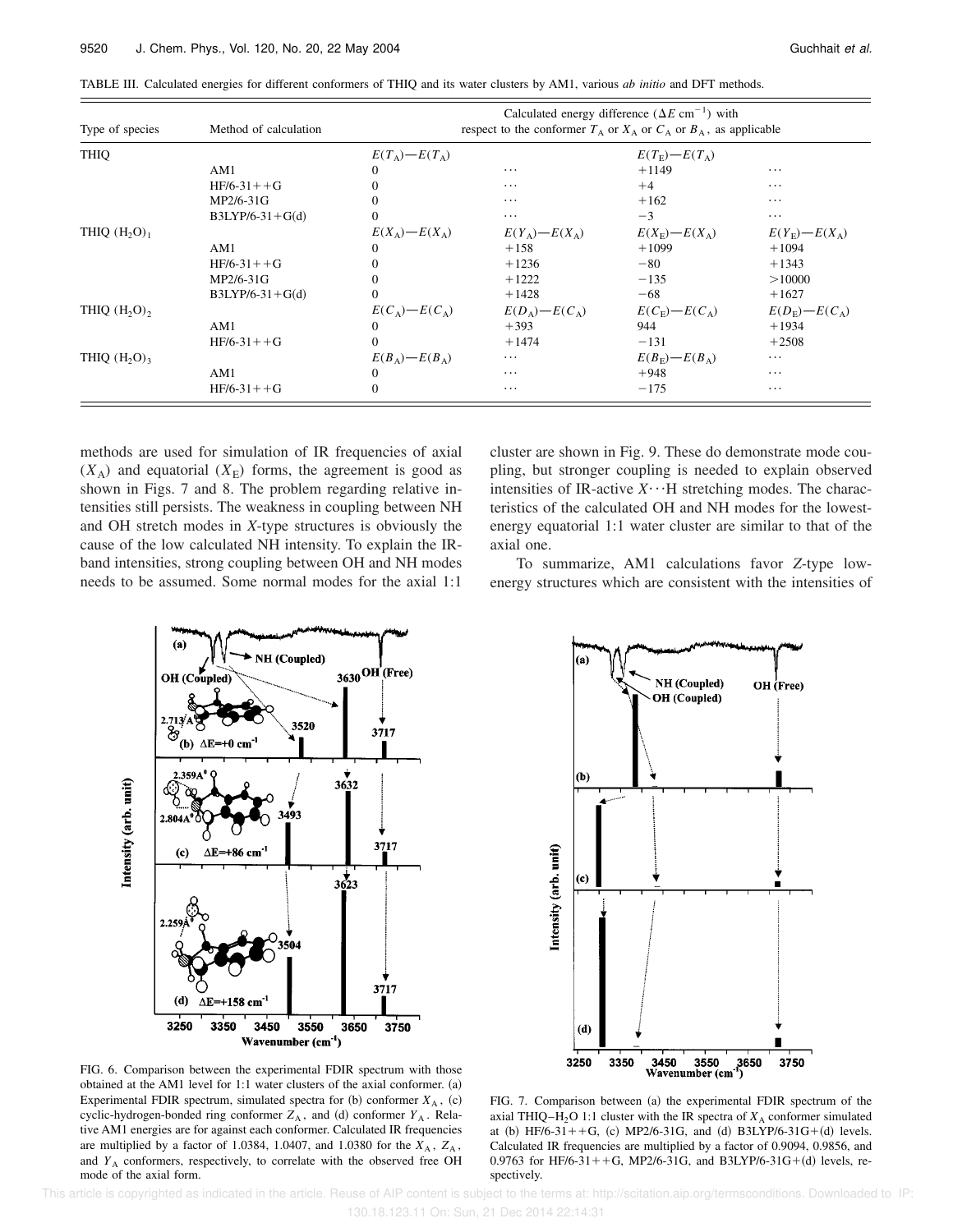

FIG. 8. Comparison between (a) the experimental FDIR spectrum of equatorial THIQ–H<sub>2</sub>O 1:1 cluster with the IR spectrum  $X_E$  conformer simulated at (b) HF/6-31++G, (c) MP2/6-31G, and (d) B3LYP/6-31G+(d) levels. Calculated IR frequencies are multiplied by a factor of 0.9094, 0.9856, and 0.9763 for HF/6-31++G, MP2/6-31G, and B3LYP/6-31G+(d) levels, respectively.

the IR bands, but not their frequencies. On the other hand, *ab initio* and DFT calculations suggest *X*-type structures which explain the frequencies, but not the relative intensities. Additional mode coupling needs to be taken into consideration. *X*-type structure gives the best agreement between experimental and theoretical results and, therefore, is the type of structure assigned to conformers *b* and *c*.

It may be noted that our calculations  $(HF/6-31++G)$ indicate an out-of-plane OH-bending mode at about 1595  $cm^{-1}$  (Table II); this IR band is very intense, so its overtone may be expected to appear at  $3190 \text{ cm}^{-1}$  with moderate intensity, as observed. Last, the calculated distance between the hydrogen of the OH group and the lone pair of the nitro-



FIG. 9. The calculated  $(HF/6-31++G)$  normal-mode displacement vectors for the axial conformer of the 1:1 THIQ– $H<sub>2</sub>O$  cluster at OH and NH sites. Calculated IR intensities are presented in parentheses.

gen atom of THIQ is smaller in conformer  $X_A$  than in conformer  $X_{\rm E}$  (see Fig. 5). Consequently, the redshift of the H-bonded OH mode of conformer  $X_A$  should be higher compared to that of conformer  $X_{\text{E}}$ . Therefore, our assignment of spectrum 4(b) to  $X_A$  and 4(e) to  $X_E$  is consistent with the structures calculated.

#### **D. Structures of dihydrates and spectra**

In the case of the dihydrates, several studies have shown that the two water molecules prefer to cluster together by forming a hydrogen bond between the two water molecules; the dimeric water then behaves as a unit and utilizes one of the remaining three free OHs to form a bond with the molecule, leaving only two OHs free.<sup>7,32</sup> Since both the spectra  $4(a)$  and  $4(d)$  have two bands around 3720 cm<sup>-1</sup> corresponding to two free O–H groups, we assign the spectra  $4(a)$  and  $4(d)$  to the dihydrate clusters of the two conformers. Spectrum  $4(d)$  has the expected number of bands (i.e., five total, four for two water molecules and one for the NH moiety), but spectrum  $4(a)$  has one less. This could be due to one of the following reasons:  $(i)$  One of the IR bands in the dihydrate spectrum  $4(a)$  may be forbidden for symmetry reasons. (ii) According to the calculated IR frequencies and intensities presented in Table II, there should be one intense IR band just below  $3250 \text{ cm}^{-1}$ . Such a band has indeed been noticed in the case of the dihydrate of NBF. $^{28}$  Unfortunately, the spectra presented in Fig. 4 extend only down to  $3250 \text{ cm}^{-1}$ . It is possible that this band will show up when the frequency region below  $3250 \text{ cm}^{-1}$  is covered in the study.

It is worth noting that the characteristic signature of the  $O \cdot H$ –O unit in a water dimer is a band at around 3500  $\text{cm}^{-1}$ ,<sup>3(a),7</sup> which is redshifted from the free symmetric OH frequency by  $\sim$ 225 cm<sup>-1</sup>. Indeed, it is satisfying to note that this band characteristic for O $\cdot \cdot$ H–O is present in the IR spectra  $4(a)$  and  $4(d)$ , but not in the spectra  $4(b)$  and  $4(e)$ . It may also be noticed that the width of the  $3500 \text{ cm}^{-1}$  band is distinctly much larger than that of  $3720 \text{ cm}^{-1}$ . This provides support for the interpretation of the  $3500 \text{ cm}^{-1}$  band as the H-bond-redshifted O–H $\cdot \cdot$ O frequency of the water dimer. This  $3500 \text{ cm}^{-1}$  band, which may be expected in all dihydrates, should not be very sensitive to the molecular substrate to which the water dimer binds itself. In the case of NBF dihydrate, such a band was indeed noticed. $^{28}$  An alternative interpretation might be offered that these characteristic frequencies  $(3500 \text{ cm}^{-1})$  are shifted N–H frequencies; this argument, however, does not hold, as the observed bands are on the higher-frequency side of the free N–H frequency.<sup>16(a)</sup> The narrow bands at 3309 cm<sup>-1</sup> in spectrum  $4(a)$  and 3345 cm<sup>-1</sup> in spectrum  $4(d)$  are associated with the H-bond-redshifted, coupled OH or N–H stretch frequency. Finally, there is a weak band at about  $3654 \text{ cm}^{-1}$  in spectrum 4(d). It is suggestive of a  $\pi$ –H bond between O–H and the phenyl ring. However, in our extensive theoretical exercise we have not been able to generate an appropriate low-energy stable structure whose spectrum contains the 3654 cm<sup>-1</sup> frequency. Further calculations are required.

In the bare molecule LIF excitation spectrum, we associate the lower-frequency 0–0 band  $(36781 \text{ cm}^{-1})$  with the

 This article is copyrighted as indicated in the article. Reuse of AIP content is subject to the terms at: http://scitation.aip.org/termsconditions. Downloaded to IP: 130.18.123.11 On: Sun, 21 Dec 2014 22:14:31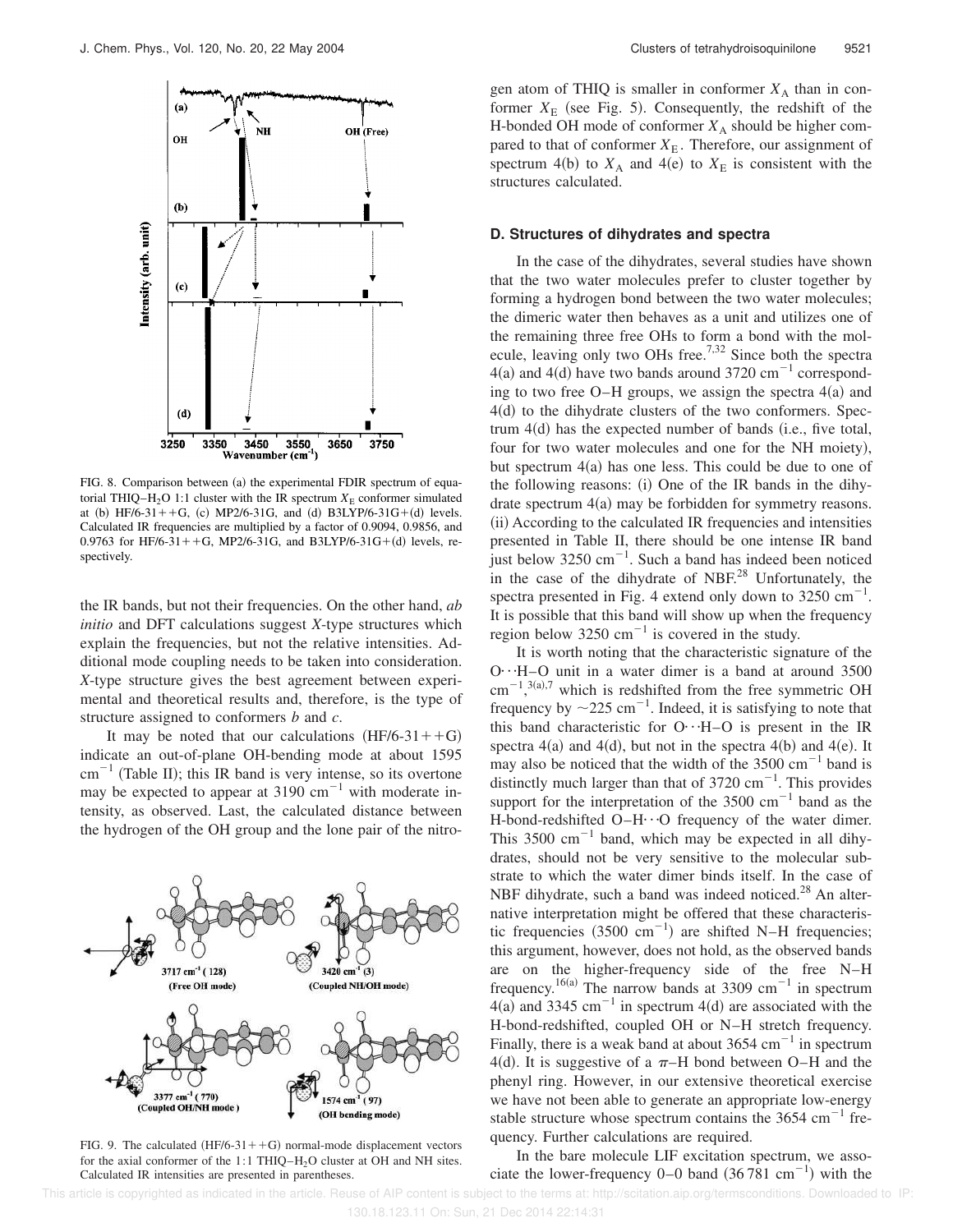

FIG. 10. *Ab initio*  $(HF/6-31++G)$  calculated structure of THIQ–water 1:2 clusters, (a) conformer  $C_A$  and (b) conformer  $D_A$  corresponding to axial NH; (c) conformer  $C_E$  and (d) conformer  $D_E$  correspond to equatorial N–H.

axial conformer and the higher-frequency  $0-0$  band  $(36 884)$  $\text{cm}^{-1}$ ) with the equatorial conformer. To be consistent, in the case of monohydrate we associate the lower-frequency peak  $b$  [Fig. 2(b)] with the axial and higher-frequency peak  $e$  [Fig.  $2(b)$ ] with equatorial forms. Similarly, for the dihydrate clusters, peak  $a$  [Fig. 2(b)] is associated with the axial and peak  $d$  [Fig. 2(b)] with the equatorial conformer. As in the case of the monohydrates, we assign the IR spectrum  $4(a)$  to the axial dihydrate and spectrum  $4(d)$  to the equatorial dihydrate. These assignments imply that the frequency shift of the 0–0 bands of the hydrates in the LIF spectrum is not a monotonically increasing function of the number of  $H<sub>2</sub>O$  molecules. There is a large blueshift in the 0–0 bands of the LIF spec $trum$  (Fig. 2) on going from the bare molecules to the monohydrates, but the shift is slightly to the red on going from the monohydrate to the dihydrate. This is true for both conformers.

Figure 10 displays several low-energy calculated structures for 1:2 THIO–water clusters. In all of our calculated, low-energy forms of 1:2 clusters, the water dimer is located near the nitrogen atom, such that the hydrogen of the NH group can also form a hydrogen bond with one of the lone pairs of an oxygen of the water dimer. Each of the NH conformers of the bare molecule forms two low-energy structures differing in the location of the water dimer. In the low energy conformer (conformer  $C_A$ ), which has an axial NH configuration, the water dimer is located in a way such that a six-membered cyclic hydrogen bond network is formed. In this form the nitrogen plays the role of both a proton donor and a lone pair donor. Note that in the cyclic dihydrate structure there are two hydrogen-bonded OH groups, two free OH groups, and one hydrogen-bonded NH group. Energy calculations show that the cyclic structures  $C_A$  and  $C_E$  are more stable than the corresponding linear structures  $D_A$  and  $D_E$ . We expect, therefore, that  $C_A$  and  $C_E$  should be the species present in the cold conditions of the jet.

The IR spectra of conformers  $C_A$  and  $C_E$  may be expected to consist of two free O–H frequencies, one characteristic O–H $\cdot$ ··O frequency, one N–H $\cdot$ ··O frequency redshifted from the N–H frequency, and one  $N \cdot \cdot H$ –O



FIG. 11. The calculated  $(HF/6-31++G)$  normal-mode displacement vectors for the equatorial conformer of the 1:2 THIQ–H<sub>2</sub>O cluster at OH and NH sites. Calculated IR intensities are presented in parentheses.

frequency redshifted from the O–H frequency, with the extent of the shifts depending on the strength of the H bond. Figure 11 shows vector diagram of five normal modes for the equatorial 1:2 water clusters of THIQ  $(C_F)$  in the OH and NH stretching frequency regions. The nature of OH and NH modes for axial conformer  $(C_A)$  is similar to that of equatorial  $(C_E)$  one. The first two calculated high-frequency modes correspond to the free OH site. The other three calculated modes shown in Fig. 11 are strongly coupled OH and NH modes. Similarly coupled *X*– H modes were observed in case of 2-pyridone– $(H_2O)_2$  clusters.<sup>7</sup> Generally, in a cyclic hydrogen bond network the vibrational modes at hydrogen bond sites show strong coupling. In our case the most redshifted calculated mode corresponds to the H-bonded OH mode with maximum intensity. It is found (Table II) that the redshift of the calculated OH and NH modes in  $C_A$  is more than that in  $C_{\text{E}}$ . This is consistent with the observed IR spectra of  $4(a)$  and  $4(d)$ . Spectrum  $4(d)$  is consistent with the structure  $C_{\text{E}}$ . Spectrum 4(a) corresponds to  $C_A$ , but it has four bands instead of the expected five. The possible reasons have been discussed before.

#### **E. Structure of trihydrates and its IR spectrum**

Spectrum  $4(c)$  has seven bands, the number expected for a trihydrate. One can therefore reasonably expect three free or nearly free –OH groups. There are indeed three bands in the 3710 cm<sup>-1</sup> region. The structures of the 1:3 clusters were calculated for both conformers. Figure 12 shows the lowestenergy structures for the two conformers. Three  $H_2O$  groups link up to form a H-bonded cyclic trimer with the NH group included in the cyclic structure, as shown in Fig. 12. As the cyclic structures and strengths of the H bonds at the OH and NH sites for both conformers are similar, the expected number of bands and their IR frequencies are nearly the same. Calculated OH and NH modes for the minimum energy equatorial conformer  $(B<sub>E</sub>)$  are shown in Table II. Spectrum  $4(c)$  exhibits extensive H bonding with THIQ and is compatible with an  $(N-H)$ -included cyclic structure. It has three